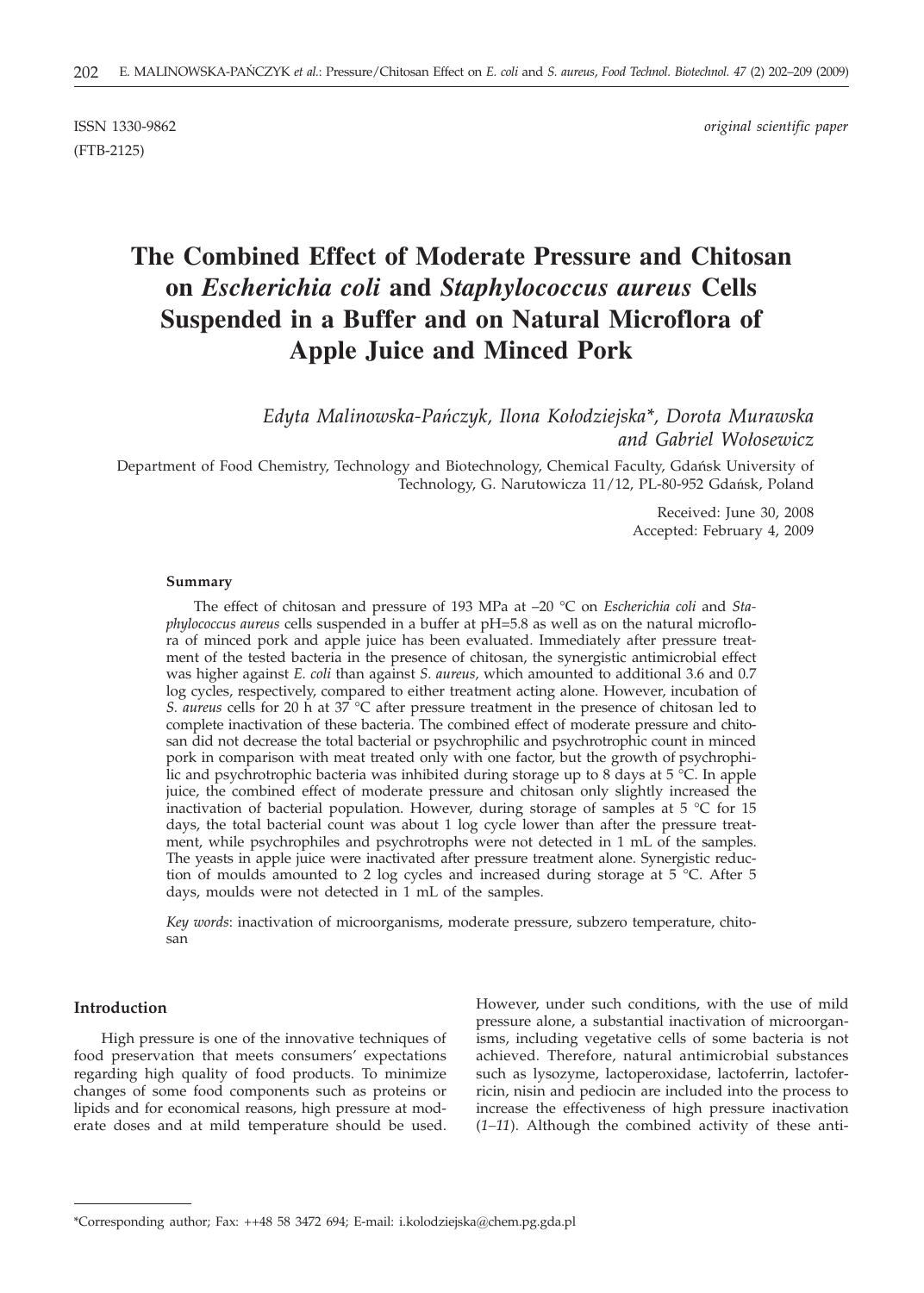microbials and high pressure increases the level of inactivation of microorganisms, other substances are still searched for in order to make the process more efficient.

Among the antimicrobial substances, chitosan, a deacetylated product of chitin, is of interest. This bioactive polysaccharide has been affirmed as Generally recognized as safe (GRAS) by the US FDA (*12*). Chitosan and its derivatives show strong antimicrobial activity against different groups of microorganisms, such as bacteria and fungi. In contrast to many other antimicrobials, chitosan displays antibacterial activity against both Gram-positive and Gram-negative bacteria. However, there are differences in sensitivity to chitosan within both Gram- -types of bacteria (*13–17*) and therefore, it is difficult to determine whether chitosan as antimicrobial agent is more effective against Gram-positive or against Gram- -negative bacteria.

The antimicrobial activity of chitosan depends on the degree of polymer deacetylation and molecular mass, its concentration in a solution or pH and the composition of the medium. These have been reviewed by Shahidi *et al.* (*18*) and Rabea *et al.* (*19*).

Chitosan below pH=6 is positively charged because of the protonation of amino groups in glucosamine residues. Therefore, the most probable mechanism of antimicrobial activity of chitosan results from the interaction of positively charged molecules of chitosan with the negatively charged surface of microbial cells. This leads to an increase in cell permeability and, as a consequence, to the leakage of many intracellular compounds (*20–24*). Moreover, chitosan as a chelating agent is able to selectively bind metals and essential nutrients, thus inhibiting the growth of microorganisms (*25,26*). According to Zheng and Zhu (*27*), the antimicrobial mechanism depends on the molecular mass of chitosans. The authors suggest that chitosans with high molecular mass form a film on the surface of the cell that does not allow nutritious compounds to enter the bacterial cell. These authors also suggest that chitosans with low molecular mass, below 5 kDa, can get into the cell and, through interactions with negatively charged cellular constituents, interfere with metabolic reactions. However, this mechanism seems to be unlikely because of the chitosan polarity.

A new possibility for processing and preservation of food has been created by using high pressure below 0 °C. Such low temperature and high pressure conditions allow a more effective inactivation of microorganisms than the pressure treatment in the range of 0–30 °C (*28–30*).

At present there is no literature data available on the combined effect of moderate or high pressure at subzero temperature and chitosan on the microorganisms in model system and on natural microflora of food. The objective of this study is to investigate antimicrobial effect of chitosans with different deacetylation degrees and pressure of 193 MPa at –20 °C in a sealed vessel on Gram-negative (*E. coli*) and Gram-positive (*S. aureus*) bacteria as well as on the natural microflora of some food (minced pork and apple juice).

#### **Materials and Methods**

#### *Chitosan preparation*

Chitosan with deacetylation degree of 75 % and molecular mass of 1408 kDa (chitosan-75) and chitosan with deacetylation degree of 96 % and molecular mass of 1674 kDa (chitosan-96) were obtained from krill chitin in the Sea Fisheries Institute in Gdynia, Poland (*31*). Chitosans were dissolved in phosphate buffered saline ( $pH=5.8$ ) at a final concentration of 4 mg/mL.

## *Cultures and growth conditions*

The following bacterial strains were used: *Escherichia coli* K-12 PCM 2560 (NCTC 10538) and *Staphylococcus aureus* PCM 2054 (ATCC 25923) from the Polish Collection of Microorganisms, Ludwik Hirszfeld Institute of Immunology and Experimental Therapy of the Polish Academy of Sciences, Wrocław, Poland.

Cultures in stationary phase were prepared by inoculating 100 mL of TSBYE (tryptic soy broth supplemented with 0.6 % yeast extract) with 100  $\mu$ L of liquid culture (at stationary phase of growth) and incubating it at 37 °C for 24 h with shaking.

#### *Preparation of cell suspensions*

The cells in the stationary phase of growth were centrifuged at  $1300 \times g$  for 20 min at 5 °C, and the pellets were resuspended in phosphate buffered saline (pH=6.0) to give viable counts of about  $10^8$ - $10^9$  CFU/mL of the final concentration. Chitosans were added to the final concentration of 2 mg*/*mL.

## *Preparation of food samples*

Raw apple juice (pH=3.7) and minced pork were purchased from a local market and stored at 4 °C before use. A solution of 4 mg/mL of chitosan-96 was thoroughly mixed with minced pork or apple juice to obtain the final concentrations of chitosan of  $2 \text{ mg/g}$  or  $2 \text{ mg/mL}$ , respectively.

#### *Pressure treatment*

The pressure was generated in a natural way as proposed by Hayakawa *et al.* (*29*), without using an oil pressure pump. The method is based on the process of generating pressure as a result of the increasing volume during forming of ice I in a sealed vessel filled with water and kept at subzero temperatures. Moreover, according to Bridgman (*32*), high pressure reduces the freezing point of water to –22 °C at 207.5 MPa. Therefore, above this temperature, the sample placed in a sealed vessel is affected by the pressure in unfrozen state. The equipment used to generate pressure during the experiments was designed and constructed at the Department of Food Chemistry, Technology and Biotechnology, Chemical Faculty, Gdańsk University of Technology, Poland (Scheme 1).

Cell suspensions, apple juice (3 mL of each) or minced pork (about 3 g) were placed in sterile glass test tubes sealed with a stopper without leaving any bubbles of air inside and kept at 0 °C before pressurization. The tube was sealed with a specially designed tightly-fitting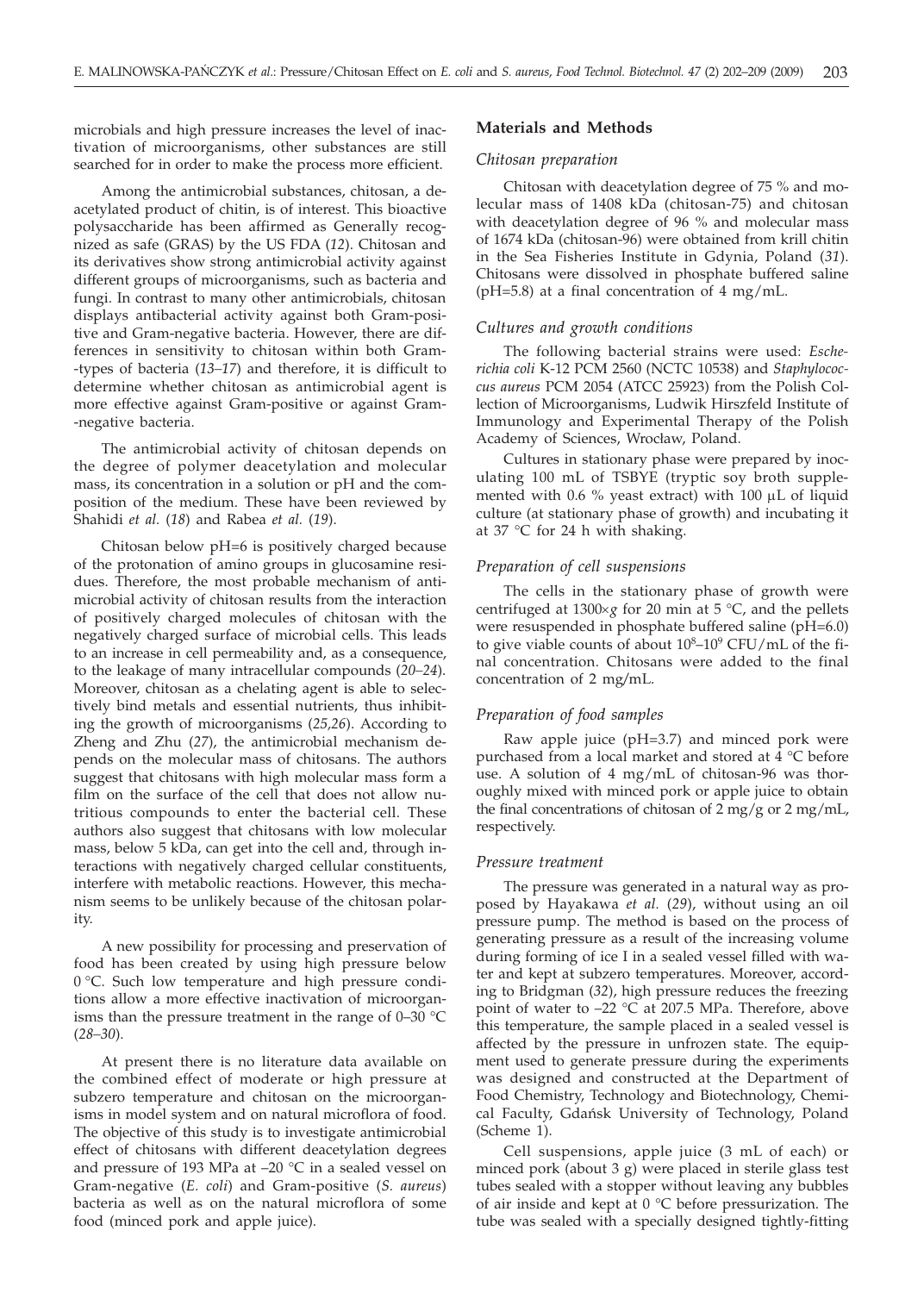

**Scheme 1.** High pressure vessel and sample installation

stopper that is able to move within the tube. This allows pressure to be transmitted to the sample.

The tube containing a sample and a metal spring was placed in a cylindrical metal vessel filled with distilled water. The vessel was closed without leaving any bubbles of air inside. It was immersed for 40 min  $(4\times10)$ min) with the closed side down in a temperature-controlled bath containing a mixture of ethanol, propylene glycol and distilled water (1:1:1, by volume) as a coolant (Scheme 1). Initially, only the bottom part of the vessel was immersed in the cooling bath. The role of the spring was to keep the tube in the upper, nonfrozen zone of the pressure vessel at all times. The temperature was measured inside the upper part of the pressure vessel with a thermocouple (Fig. 1). The visible plateau at  $-2$  °C and the less observable one at lower temperatures are a consequence of heat released during the water–ice phase transitions that take place in the bottom part of the pres-



**Fig. 1.** The temperature history recorded in the upper segment of the pressure vessel, in the unfrozen water

sure vessel gradually immersed in the cooling bath. As high pressure lowers the freezing point of water, the sample should be in the unfrozen state up to about  $-20$  °C, which was achieved after 33 min. The level of pressure was calculated on the basis of the solid-liquid equilibrium phase diagram of water (*32*). At the temperature of –20 °C the pressure in the sealed vessel reaches the level of 193 MPa (*33*). The fact that the sample was in the unfrozen state has been confirmed by the results of experiments in which polysaccharide hydrogels were kept simultaneously in the pressure vessel and under atmospheric pressure both at –20 °C. The damage of the structure of the latter hydrogel caused by water crystallization was visible. Such changes did not appear when hydrogel was cooled in the sealed vessel.

After pressure treatment at  $-20$  °C, the vessel was lifted from the cooling bath to half of its length and warmed in the upper part to 15 °C, measured with a thermocouple. Then the vessel was taken out and placed for a few minutes in a water bath at 20 °C. The total time of decompression did not exceed 10 min (after that time there were not any ice crystals in the pressure vessel). After pressure treatment the samples were stored in an ice bath prior to determination of viable counts. Unpressurized samples were used as controls.

### *Enumeration of viable cells*

Pressure-treated cell suspensions and controls were serially diluted with phosphate buffered saline (pH=7.0). Dilutions were plated on tryptic soy agar supplemented with 0.6 % yeast extract (TSAYE) and plates were incubated for 48 h at 37 °C.

Samples of apple juice were serially diluted with 0.1 % peptone water. In the case of minced pork, the initial 10-fold dilution was prepared by homogenizing 1 g of meat with 9 mL of 0.1 % peptone water before further dilutions. Appropriate serial dilutions of apple juice and pork were then plated onto plate count agar and incubated for 48 h at 30 °C (total bacterial count) or for 10 days at 7 °C (psychrophiles and psychrotrophs). Additionally, Sabouraud agar was used to enumerate total counts of yeast and mould in apple juice and the plates were incubated at 20  $\degree$ C for 72 h. The media were purchased from BTL Sp. z o.o., Łódź, Poland.

## *Statistical analyses*

Results of the effects of pressure and chitosan are average values of three replicates with standard deviation. The differences between treatments were evaluated statistically by the one-way analysis of variance (ANOVA) using the program Statgraphics, Statistical Graphic Corporation, version 2.1.

### **Results and Discussion**

#### *The effect of chitosan on E. coli and S. aureus cells*

Chitosan-96 with average molecular mass of 1674 kDa, at a concentration of 2 mg/mL, reduced the number of viable *S. aureus* and *E. coli* cells by about 1.6 and 0.8 log cycles, respectively, during incubation of samples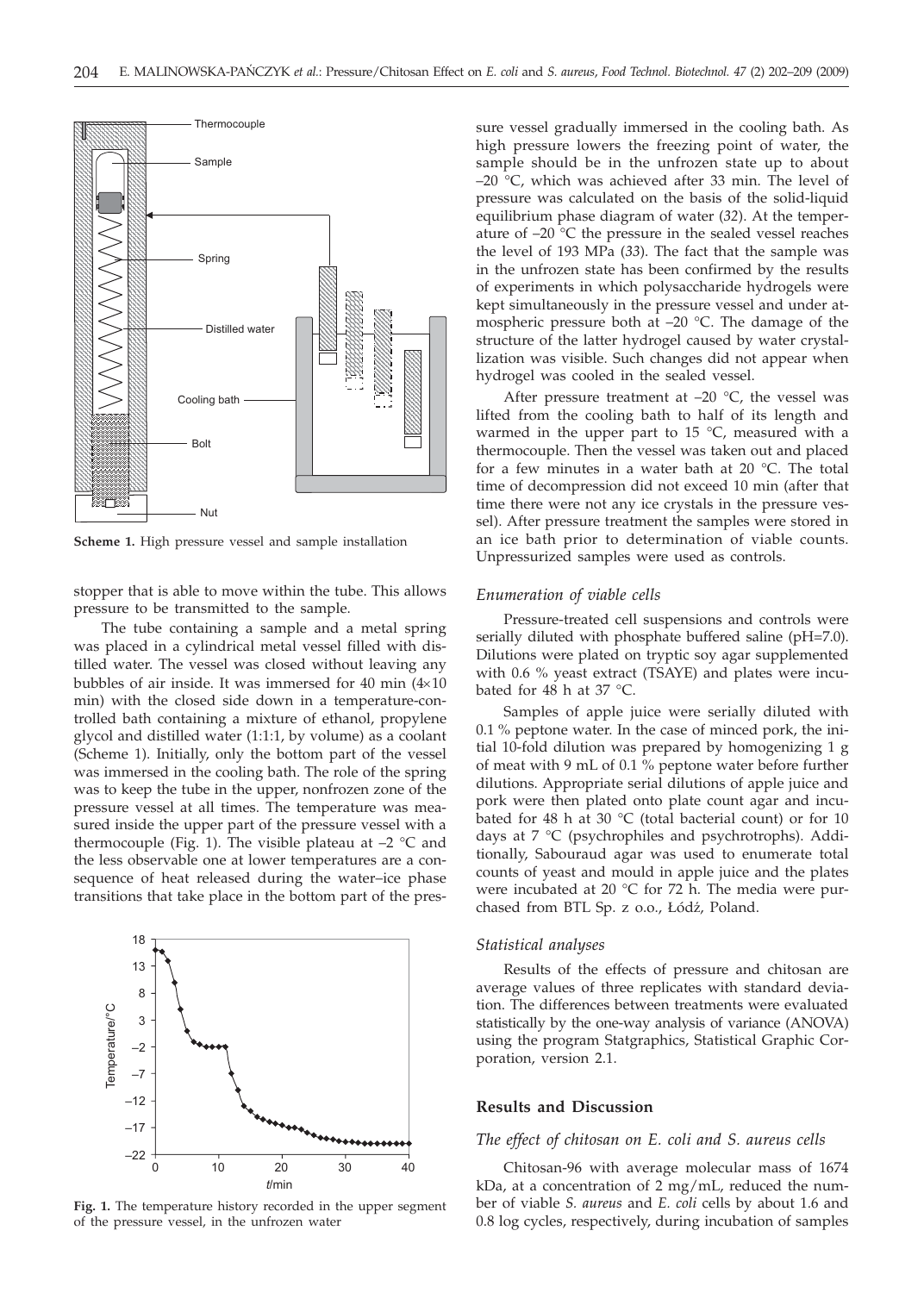for 1 h at 37 °C (Table 1). When incubation was extended up to 20 h, further decrease of the *S. aureus* count reached 3.4 log cycles and *E. coli* cells were not detected in 1 mL of the sample (Table 1). Since chitosan- -96 with high molecular mass was used in our experiments, the lethal effect probably resulted from interactions of protonated amine groups of polymer with negatively charged surface of bacterial cells. Furthermore, the antimicrobial effectiveness of chitosan was greater against *E. coli* than against *S. aureus*. Similar results were obtained by Wang (*34*), Uchida *et al.* (*13*) and Simpson *et al.* (*35*). According to Chung *et al.* (*36*), it results from higher negative charge on the surface of Gram-negative bacteria than that on the surface of Gram-positive bacteria. However, some other authors showed that chitosans had higher antimicrobial efficiency against *S. aureus* than against *E. coli* (*16,37,38*) or displayed the same effect against both species of bacteria (*14,15,39,40*). It seems that all these discrepancies among the data can result not only from different tests and conditions of experiments that were used to determine antimicrobial properties of chitosan, but also because different strains of *S. aureus* or *E. coli* were tested in particular experiments.

It has been shown that temperature is an important factor that influences the level of bacteria inactivation by chitosan. The reduction in *S. aureus* and *E. coli* counts after incubation for 20 h at  $5^{\circ}$ C was 3 and 5 log cycles, respectively, lower than at 37 °C (Table 1). Tsai and Su (*24*) also found that increasing temperature in the range of 4 to 37 °C enhanced bactericidal activity of chitosan against *E. coli* suspended in the buffer medium.

Antimicrobial activity of chitosan-75 was much lower in comparison with more deacetylated chitosan-96 (Table 1). Such relationship had previously been found by other authors (*17,40,41*). According to them, enhancing antimicrobial activity with the increase of deacetylation degree of chitosan results in the increase of positive charge of polymer molecules. Moreover, Chung *et al.* (*36*) showed that more chitosan was adsorbed by bacterial cells as the deacetylation degree increased and there was a positive correlation between the inhibition efficiency of chitosan and the amounts of adsorbed polymer.

## *The effect of pressure and chitosan on E. coli and S. aureus cells*

Immediately after pressure treatment of the tested bacteria in the presence of chitosan-96, the synergistic antimicrobial effect was higher against *E. coli* than against *S. aureus*. The additional reduction of these bacteria amounted to 3.6 and 0.7 log cycles, respectively (Table 1). However, incubation of *S. aureus* cells in the presence of chitosan-96 for 20 h at 37 °C after pressure treatment led to complete inactivation of these bacteria and calculated synergistic reduction was 3.4 log cycles. Although the storage of samples for 20 h at 5 °C after pressurization in the presence of chitosan was less effective than at 37 °C and did not cause a complete inactivation of both tested bacterial strains, the antimicrobial effect of combined pressure and chitosan was still strong. The *S. aureus* and *E. coli* counts decreased by 6 log cycles (synergistic reduction 3.6 log cycles) and 5.5 log cycles (syn-

Table 1. Effect of pressure<sup>1</sup> and chitosan<sup>2</sup> on *E. coli* K-12 and *S. aureus* PCM2054 cells<sup>3</sup>

|                                                               | log CFU/mL                            |                   |                     |  |  |  |
|---------------------------------------------------------------|---------------------------------------|-------------------|---------------------|--|--|--|
| Sample                                                        | with chitosan-96<br>without chitosans |                   | with chitosan-75    |  |  |  |
|                                                               | Staphylococcus aureus                 |                   |                     |  |  |  |
| unpressurized and non-stored                                  | $(8.2 \pm 0.1)^a$                     | $(8.4 \pm 0.3)^a$ | $(7.8 \pm 0.1)^{i}$ |  |  |  |
| stored for 1 h at 37 °C                                       | $(8.3 \pm 0.1)^a$                     | $(6.8 \pm 0.1)^d$ | $(7.3 \pm 0.1)^{J}$ |  |  |  |
| stored for 20 h at 37 °C                                      | $(8.1 \pm 0.3)^{a,b}$                 | $(3.4 \pm 0.2)^e$ | $(6.8 \pm 0.1)^k$   |  |  |  |
| stored for 20 h at 5 °C                                       | $(8.2 \pm 0.1)^a$                     | $(6.4 \pm 0.1)^f$ | $(7.7 \pm 0.1)^{i}$ |  |  |  |
| stored for 1 h at 37 °C and then pressurized                  | $(7.9 \pm 0.1)^{b}$                   | $(5.8 \pm 0.1)^8$ | $(6.2 \pm 0.2)^1$   |  |  |  |
| pressurized and subsequently stored for 20 h at 37 °C         | $(8.0 \pm 0.1)^{a,b}$<br>nd           |                   | $(5.6 \pm 0.2)^m$   |  |  |  |
| pressurized and subsequently stored for 20 h at $5^{\circ}$ C | $(7.5 \pm 0.1)^c$                     | $(2.2\pm0.3)^{h}$ |                     |  |  |  |
|                                                               |                                       | Escherichia coli  |                     |  |  |  |
| unpressurized and non-stored                                  | $(8.1 \pm 0.1)^a$                     | $(7.6 \pm 0.1)^d$ | $(8.0 \pm 0.1)^a$   |  |  |  |
| stored for 1 h at 37 °C                                       | $(8.0 \pm 0.1)^a$                     | $(6.8 \pm 0.1)^e$ | $(7.7 \pm 0.1)^{i}$ |  |  |  |
| stored for 20 h at 37 °C                                      | $(8.4 \pm 0.1)^{b}$                   | nd                | $(4.7 \pm 0.1)^{j}$ |  |  |  |
| stored for 20 h at $5^{\circ}$ C                              | $(8.1 \pm 0.1)^a$                     | $(4.8 \pm 0.1)^f$ | $(6.4 \pm 0.2)^k$   |  |  |  |
| stored for 1 h at 37 °C and then pressurized                  | $(8.0 \pm 0.1)^{a,c}$                 | $(3.6 \pm 0.0)^8$ | $(3.8 \pm 0.2)^8$   |  |  |  |
| pressurized and subsequently stored for 20 h at 37 °C         | $(7.8 \pm 0.1)^c$                     | nd                | $(4.4 \pm 0.2)^{j}$ |  |  |  |
| pressurized and subsequently stored for 20 h at $5^{\circ}$ C | $(7.8 \pm 0.0)^c$                     | $(2.5 \pm 0.1)^h$ | $(3.2 \pm 0.1)^1$   |  |  |  |

nd – not detected

 $a$ -m<sub>values</sub> for a particular row or column followed by different letters differ significantly (p<0.05)  $1$ 193 MPa, -20 °C

 $^{2}$ c=2 mg/mL<br><sup>3</sup>suspended i

 $3$ suspended in buffer with pH=5.8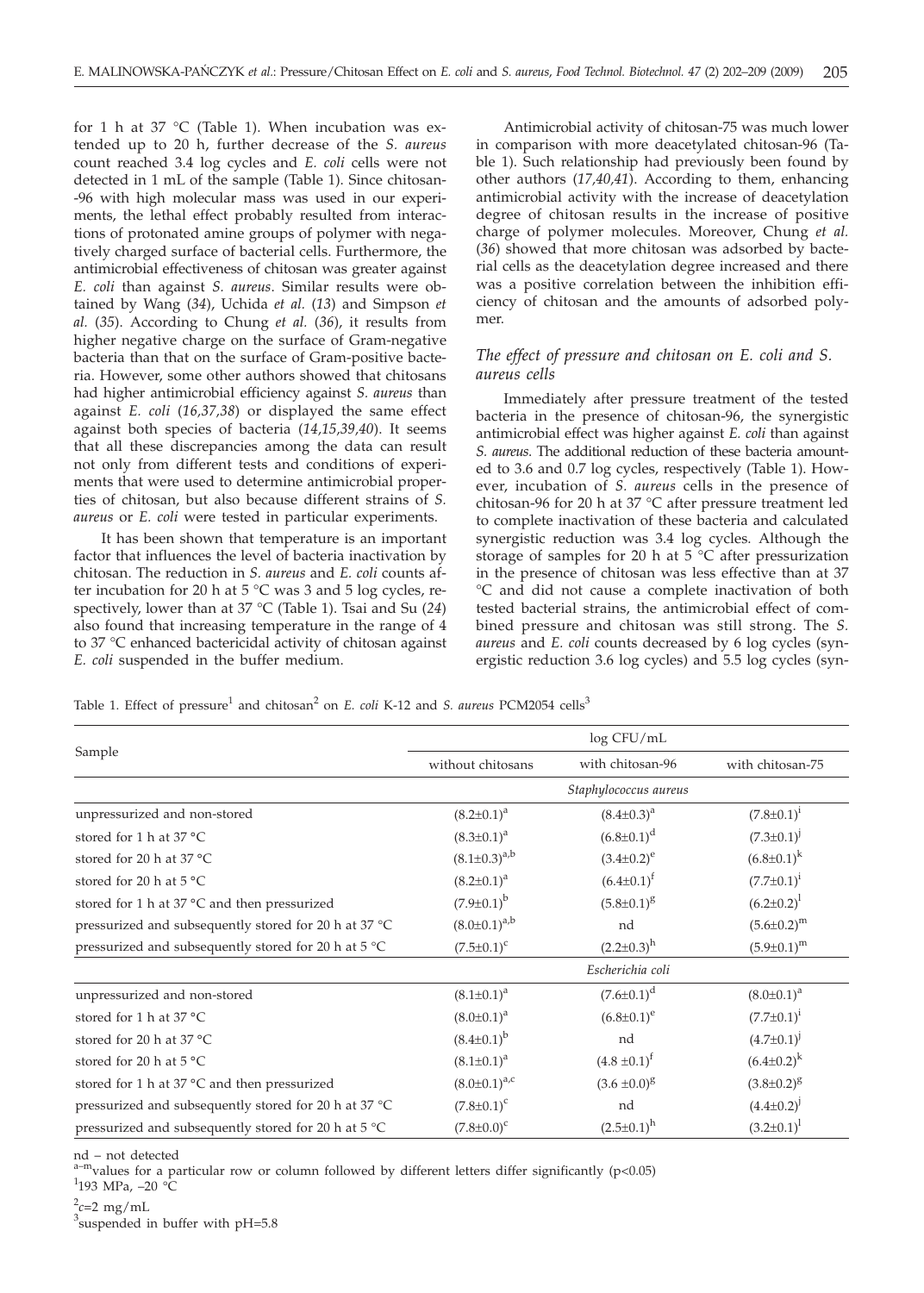ergistic reduction 2 log cycles), respectively (Table 1). According to Papineau *et al.* (*37*) there was no synergy between the activity of chitosan and high hydrostatic pressure of 238 MPa against *S. aureus* MF-31 and *E. coli* V517. However, it seems that some results obtained by these authors show that such effect took place in the case of *S. aureus* cells.

The combined effect of moderate pressure and chitosan-75 with lower deacetylation degree was less effective in the inactivation of bacteria than that with chitosan-96 (Table 1). However, similarly to the experiments carried out with pressure and chitosan-96, *E. coli* cells were more sensitive to the treatment with both of these factors than *S. aureus*, although there was not such a big difference in the viability of cells depending on the temperature during storage of the samples after pressurization.

Considering the activity of chitosan under high pressure with different deacetylation degree, it can be concluded that, like in the case of chitosan alone, the most important factor is the number of protonated amine groups. The positive charge of chitosan depends on the deacetylation degree of the polymer as well as on the pH of the medium. In such case it is very important to take into account the possibility of pH change of the buffer under high pressure. In the work of Quinlan *et al.* (*42*) the pH of the phosphate buffer decreased about 0.4 units at 250 MPa and 25 °C. Such changes of pH possibly occurred in our experiments. Therefore, one reason for synergistic effect of chitosan and high pressure against bacteria could be the increase of chitosan charge due to decrease of the buffer pH. Finally, it seems that both chitosan and pressure treatment increase the cell permeability, causing enhanced destructive activity against bacteria.

# *Combined effect of moderate pressure and chitosan-96 on inactivation of natural microflora of minced pork and apple juice*

The total bacterial, and psychrophilic and psychrotrophic count determined after the treatment of meat at 193 MPa and –20 °C was decreased by about 1 log cycle as compared to that from the untreated samples (Table 2). For example, at a temperature above  $0^{\circ}$ C this level of inactivation was achieved with minced chicken treated with the pressure of 500 MPa at 40 °C (*43*). On the other hand, higher inactivation, especially of psychrotrophic bacteria, was observed in pork loin and minced beef after the pressure treatment with 400 MPa at 22–25  $^{\circ}$ C (*44,45*), and mechanically recovered poultry meat pressurized in three cycles with 450 MPa at 2 °C (*46*). The higher sensitivity to pressure of psychrotrophic bacteria than mesophiles is a result of the loss of ability to grow at low temperature (*46*). Therefore, it is difficult to compare the results obtained by different authors because the microflora of the tested meat samples can be diverse as well as the conditions of pressure treatment.

In meat stored up to 8 days at  $5^{\circ}$ C in the presence of chitosan at the concentration of  $2 \text{ mg/g}$ , the total bacterial, and psychrophilic and psychrotrophic count was about 1 log cycle lower than in meat samples treated without chitosan (Table 2). Similar results were obtained by Sagoo *et al.* (*47*) in the case of pork sausages containing 0.6 % of chitosan glutamate. Such level of inactivation was also observed in minced beef after 10 days of storage at 4 °C, but in the presence of chitosan at concentration of 1 % (*48*). Below this concentration bacterial growth was not retarded more than in the control meat.

The combined effect of moderate pressure and chitosan did not decrease the total bacterial or psychrophilic and psychrotrophic counts in comparison with

Table 2. Effect of pressure<sup>1</sup> and chitosan-96<sup>2</sup> on total bacterial count, and psychrophilic and psychrotrophic count in minced pork stored at  $5^{\circ}$ C

|                                    | $t$ (storage)/day                                           |                   |                       |                     |                         |  |  |
|------------------------------------|-------------------------------------------------------------|-------------------|-----------------------|---------------------|-------------------------|--|--|
| Sample                             | $\Omega$                                                    | $\overline{4}$    | 6                     | 8                   | 13                      |  |  |
|                                    | Total bacterial count/( $log CFU/g$ )                       |                   |                       |                     |                         |  |  |
| without chitosan and unpressurized | $(8.0 \pm 0.1)^t$<br>$(5.9 \pm 0.0)^c$<br>$(4.8 \pm 0.1)^a$ |                   | $(9.4\pm0.1)^h$       | $(10.4 \pm 0.1)^1$  |                         |  |  |
| with chitosan and unpressurized    | $(3.8 \pm 0.1)^{b}$                                         | $(4.7 \pm 0.2)^d$ | $(6.8 \pm 0.2)^8$     | $(8.2 \pm 0.1)^1$   | $(10.1\pm0.1)^m$        |  |  |
| pressurized                        | $(3.9\pm0.3)^{b,e}$                                         | $(4.1\pm0.1)^e$   | $(4.1\pm0.1)^e$       | $(6.0 \pm 0.1)^{J}$ | $(9.0 \pm 0.1)^n$       |  |  |
| pressurized with chitosan          | $(3.9 \pm 0.1)^{b}$                                         | $(3.8\pm0.1)^{b}$ | $(4.0 \pm 0.1)^e$     | $(4.5 \pm 0.2)^k$   | $(6.8 \pm 0.1)^{\circ}$ |  |  |
|                                    | $t$ (storage)/day                                           |                   |                       |                     |                         |  |  |
| Sample                             | $\Omega$                                                    | $\overline{4}$    | 6                     | 8                   | 13                      |  |  |
|                                    | Psychrophilic and psychrotrophic count/( $log CFU/g$ )      |                   |                       |                     |                         |  |  |
| without chitosan and unpressurized | $(4.3 \pm 0.1)^a$                                           | $(6.1 \pm 0.1)^c$ | $(8.1 \pm 0.1)^f$     | $(9.2 \pm 0.2)^1$   | $(10.4 \pm 0.1)^m$      |  |  |
| with chitosan and unpressurized    | $(3.6 \pm 0.1)^b$                                           | $(4.6 \pm 0.1)^d$ | $(6.8 \pm 0.1)^8$     | $(8.2 \pm 0.1)^{j}$ | $(10.1\pm0.1)^n$        |  |  |
| pressurized                        | $(3.4\pm0.1)^{b}$                                           | $(3.5\pm0.1)^b$   | $(3.8 \pm 0.1)^h$     | $(6.1 \pm 0.1)^k$   | $(9.0 \pm 0.1)^{\circ}$ |  |  |
| pressurized with chitosan          | $(3.5 \pm 0.1)^b$                                           | $(3.1 \pm 0.2)^e$ | $(3.7 \pm 0.1)^{b,h}$ | $(4.1 \pm 0.1)^1$   | $(7.9 \pm 0.2)^p$       |  |  |

 $a-p$ values for a particular row or column followed by different letters differ significantly (p<0.05)  $^1$ 193 MPa at –20  $^{\circ} \textrm{C}$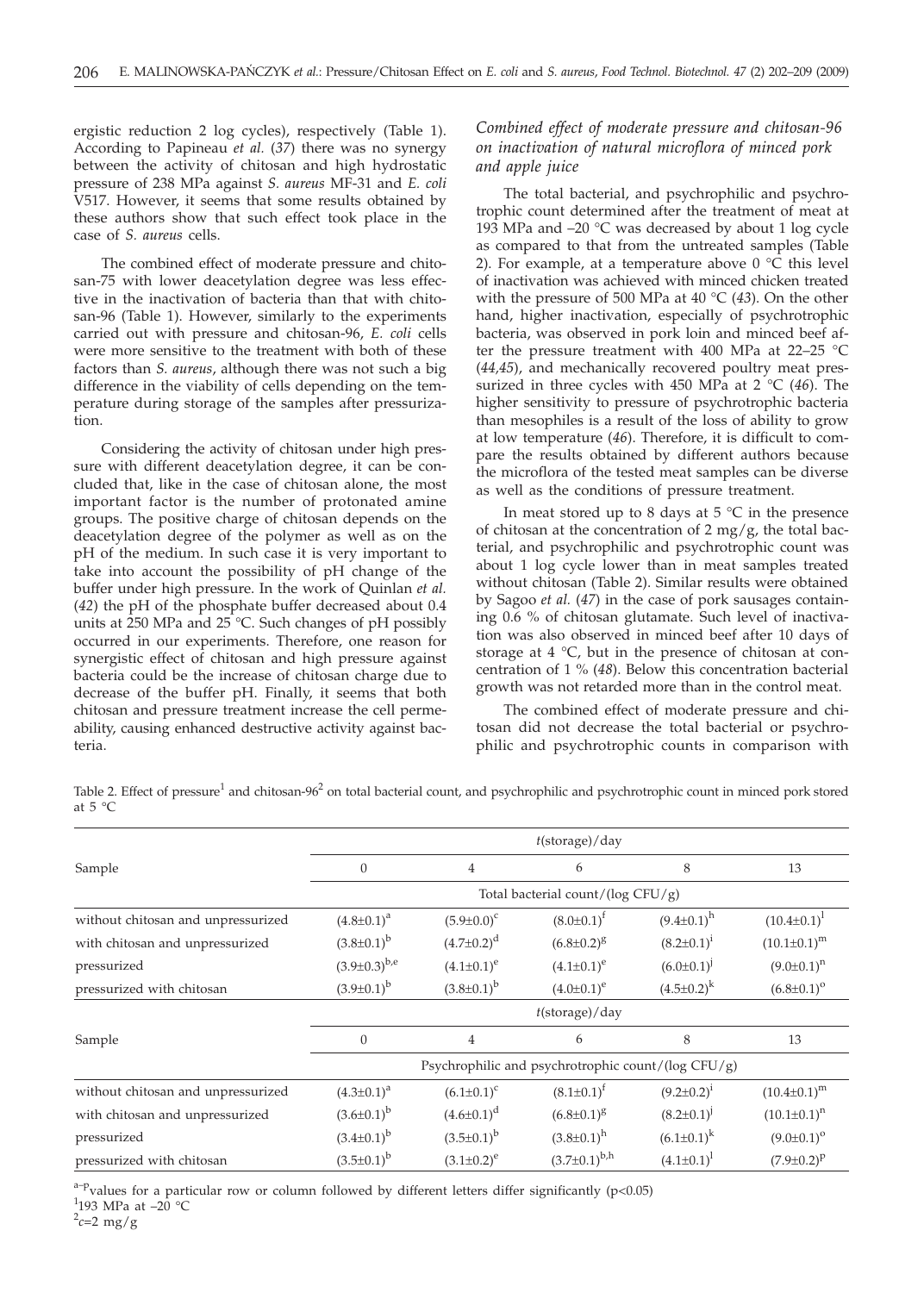meat treated only with one factor (Table 2). During storage at 5 °C of meat samples pressurized in the presence of chitosan, there was no reduction in the total bacterial count in contrast to the results obtained in the model system with pure cultures of mesophilic bacteria in the buffer solution. However, the growth of bacteria was inhibited during storage up to 8 days since the total bacterial, and psychrophilic and psychrotrophic count only slightly increased during that time (Table 2). The counts were about 5 log cycles lower than those in the corresponding control samples. However, after 13 days of storage, the total bacterial, and psychrophilic and psychrotrophic count increased up to  $10^7$  and  $10^8$  CFU/mL, respectively, but the counts were still lower than in the control samples (unpressurized and without chitosan).

Although chitosan exerts bactericidal effect against bacteria in model system, natural microflora of apple juice, including yeasts and moulds, was not inactivated by this polymer at the concentration of 2 mg/mL (Tables 3 and 4). Pressurization of apple juice without chitosan at 193 MPa and –20 °C reduced the total bacterial and mould counts only by 0.5 and 0.7 log cycles, respectively. The most sensitive to pressure were yeasts. They were not detected in 1 mL of the sample after pressurization (Table 4). The literature data also show that yeasts are more sensitive to pressure than bacteria and moulds (*49,50*).

The combined effect of moderate pressure and chitosan slightly increased the inactivation of bacterial population. However, during storage of apple juice at  $5^{\circ}$ C for 15 days, the total bacterial count was about 1 log cycle lower than that immediately after the pressure treatment, and psychrophiles and psychrotrophs were not detected in 1 mL of the sample (Table 3). These experiments, in contrast to that with minced pork, clearly showed that

psychrophiles and psychrotrophs are more sensitive to pressure than mesophiles. In the case of moulds, synergistic effect of pressure and chitosan was observed after the pressure treatment. It amounted to 1 log cycle and increased during storage at  $5 \text{ °C}$ ; after  $5$  days moulds were not detected in 1 mL of the sample (Table 4).

Unlike at low temperature, the growth of bacteria and yeasts was not inhibited in apple juice with the addition of chitosan or in pressurized juice without chitosan during storage at 20  $^{\circ}$ C (Tables 3 and 4). Moreover, the yeasts outnumbered the moulds as the time of storage prolonged (Table 4). Also, Roller and Covill (*51*) found that chitosan glutamate at  $25 \text{ °C}$ , in contrast to 5 °C, was ineffective as a preservative in mayonnaise-based shrimp salads. Furthermore, Tsai *et al.* (*38*) reported that antimicrobial effect of chitosanoligosaccharides against some pathogenic bacteria inoculated into sterilized milk was much higher during storage at 4 than at 37 °C. However, the results of our experiments showed that the combined effect of moderate pressure and chitosan effectively inhibited bacterial and fungal growth during storage of apple juice for 15 days not only at 5 but also at 20 °C (Tables 3 and 4).

#### **Conclusions**

Chitosan, contrary to other antimicrobial substances such as lysozyme and nisin, is effective in inactivation of Gram-negative bacteria in model buffer system. The combined effect of moderate pressure at a temperature below 0 °C and chitosan allows achieving high synergistic bactericidal effect against pure culture of bacteria including pressure resistant Gram-positive *Staphylococcus aureus*.

Table 3. Effect of pressure<sup>1</sup> and chitosan-96<sup>2</sup> on the total bacterial count, and psychrophilic and psychrotrophic count in apple juice stored at 5 and 20 °C

|                                    | $t$ (storage)/day                      |                   |                   |                     |                     |                       |                                     |                     |
|------------------------------------|----------------------------------------|-------------------|-------------------|---------------------|---------------------|-----------------------|-------------------------------------|---------------------|
| Sample                             | $\mathbf{0}$                           | 5                 | 10                | 15                  | $\theta$            | 5                     | 10                                  | 15                  |
|                                    | Psychrophilic and psychrotrophic count |                   |                   |                     |                     | Total bacterial count |                                     |                     |
|                                    | log CFU/mL                             |                   |                   |                     |                     |                       |                                     |                     |
| Storage at $5^{\circ}$ C           |                                        |                   |                   |                     |                     |                       |                                     |                     |
| without chitosan and unpressurized | $(4.8 \pm 0.1)^a$                      | $(4.9 \pm 0.2)^a$ | $(5.7 \pm 0.0)^e$ | $(6.7 \pm 0.1)^8$   | $(4.1\pm0.1)^a$     | $(4.3 \pm 0.1)^a$     | $(3.8 \pm 0.2)^e$                   | $(3.7 \pm 0.1)^e$   |
| with chitosan and unpressurized    | $(4.1\pm0.0)^{b}$                      | $(4.5 \pm 0.1)^d$ | $(4.2\pm0.0)^{b}$ | $(5.4 \pm 0.2)^h$   | $(3.9 \pm 0.1)^a$   | $(3.3 \pm 0.0)^d$     | $(3.2 \pm 0.1)^d$                   | $(3.2 \pm 0.1)^d$   |
| pressurized                        | $(2.8 \pm 0.2)^{c,t}$                  | $(2.9 \pm 0.1)^c$ | $(2.6 \pm 0.1)^f$ | $(2.8\pm0.2)^{c,f}$ | $(3.6 \pm 0.1)^{b}$ | $(3.4 \pm 0.2)^d$     | $(3.3 \pm 0.1)^d$                   | $(3.4\pm0.1)^d$     |
| pressurized with chitosan          | nd                                     | nd                | nd                | nd                  | $(3.0 \pm 0.1)^c$   |                       | $(3.0\pm0.1)^c$ $(3.1\pm0.1)^{c,d}$ | $(2.0 \pm 0.2)^f$   |
| Storage at 20 °C                   |                                        |                   |                   |                     |                     |                       |                                     |                     |
| without chitosan and unpressurized | $(4.8 \pm 0.0)^a$                      | $(6.1 \pm 0.1)^d$ | $(7.1 \pm 0.1)^e$ | $(8.7 \pm 0.0)^h$   | $(4.1 \pm 0.1)^a$   | $(6.2 \pm 0.3)^d$     | $(6.1 \pm 0.1)^d$                   | $(6.9 \pm 0.2)^{J}$ |
| with chitosan and unpressurized    | $(4.1\pm0.1)^{b}$                      | $(5.8 \pm 0.2)^d$ | $(7.4 \pm 0.1)^t$ | $(7.7 \pm 0.2)^f$   | $(3.9 \pm 0.1)^a$   |                       | $(6.8\pm0.2)^e$ $(7.1\pm0.1)^{e/h}$ | $(7.5 \pm 0.1)^k$   |
| pressurized                        | $(2.8 \pm 0.1)^c$                      | $(2.8 \pm 0.1)^c$ | $(6.3 \pm 0.1)^8$ | $(7.4 \pm 0.1)^t$   | $(3.6 \pm 0.1)^b$   | $(7.2 \pm 0.1)^t$     | $(7.2 \pm 0.1)^{f,h}$               | $(7.6 \pm 0.1)^k$   |
| pressurized with chitosan          | nd                                     | nd                | nd                | nd                  | $(3.0 \pm 0.0)^c$   | $(2.3 \pm 0.0)^8$     | $(2.7 \pm 0.1)^1$                   | $(3.5 \pm 0.0)^1$   |

nd – not detected

values for a particular row or column followed by different letters differ significantly (p<0.05)

 $^1$ 193 MPa at –20  $^{\circ}\textrm{C}$ 

 $\frac{2}{c}$  = 2 mg/mL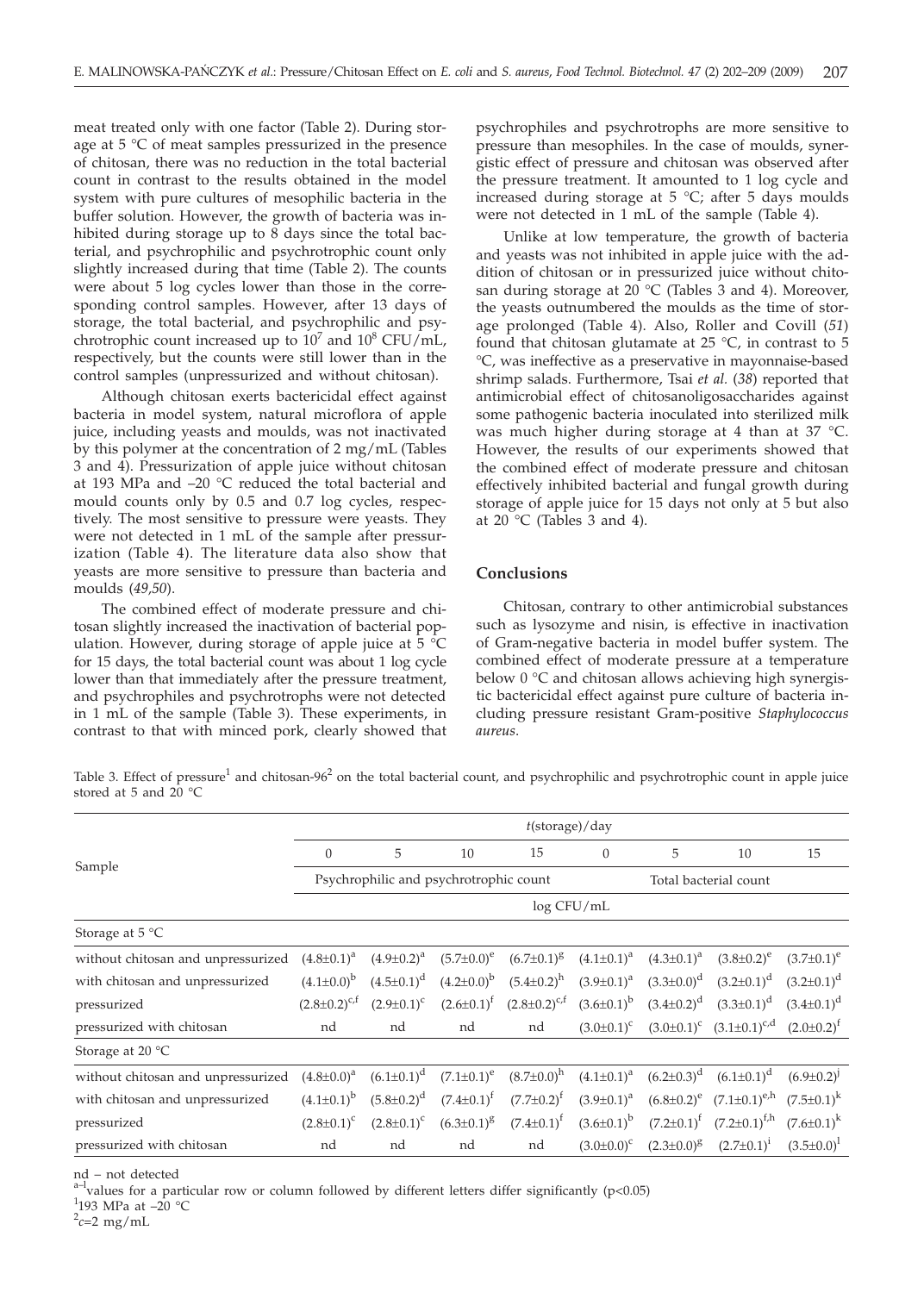|                                                                                                                    | $t$ (storage)/day |    |                                                                 |                   |                     |                       |                       |                       |
|--------------------------------------------------------------------------------------------------------------------|-------------------|----|-----------------------------------------------------------------|-------------------|---------------------|-----------------------|-----------------------|-----------------------|
| Sample                                                                                                             | $\overline{0}$    | 5  | 10                                                              | 15                | $\mathbf{0}$        | 5                     | 10                    | 15                    |
|                                                                                                                    | Yeast count       |    |                                                                 |                   | Mould count         |                       |                       |                       |
|                                                                                                                    | log CFU/mL        |    |                                                                 |                   |                     |                       |                       |                       |
| Storage at $5^{\circ}$ C                                                                                           |                   |    |                                                                 |                   |                     |                       |                       |                       |
| without chitosan and unpressurized $(3.2\pm0.1)^a$ $(4.0\pm0.1)^b$ $(4.7\pm0.1)^d$ $(5.5\pm0.1)^e$ $(3.5\pm0.2)^a$ |                   |    |                                                                 |                   |                     | $(2.7 \pm 0.0)^d$     | $(3.1 \pm 0.1)^e$     | $(3.1 \pm 0.0)^e$     |
| with chitosan and unpressurized                                                                                    | $(3.1 \pm 0.1)^a$ |    | $(1.9\pm0.2)^c$ $(2.0\pm0.0)^c$                                 | $(1.9 \pm 0.1)^c$ | $(3.3 \pm 0.1)^a$   | $(2.6 \pm 0.2)^d$     | $(2.6 \pm 0.2)^d$     | $(2.2 \pm 0.1)^f$     |
| pressurized                                                                                                        | nd                | nd | nd                                                              | nd                | $(2.7 \pm 0.0)^{b}$ | $(2.7 \pm 0.1)^{b,d}$ | $(2.9 \pm 0.1)^d$     | $(2.7 \pm 0.1)^{b,d}$ |
| pressurized with chitosan                                                                                          | nd                | nd | nd                                                              | nd                | $(1.4\pm0.1)^c$     | nd                    | nd                    | nd                    |
| Storage at 20 °C                                                                                                   |                   |    |                                                                 |                   |                     |                       |                       |                       |
| without chitosan and unpressurized $(3.2\pm0.1)^a$ $(6.7\pm0.1)^b$ $(6.7\pm0.2)^b$ $(6.3\pm0.1)^d$ $(3.5\pm0.1)^a$ |                   |    |                                                                 |                   |                     | $(8.0 \pm 0.0)^d$     | $(8.0 \pm 0.1)^d$     | $(8.0 \pm 0.1)^d$     |
| with chitosan and unpressurized                                                                                    | $(3.1 \pm 0.1)^a$ |    | $(6.0\pm0.1)^c$ $(6.7\pm0.1)^b$ $(7.0\pm0.1)^e$ $(3.3\pm0.1)^a$ |                   |                     | $nd^e$                | $nd^e$                | $nd^e$                |
| pressurized                                                                                                        | nd                | nd | nd                                                              | nd                | $(2.7 \pm 0.2)^{b}$ | $(6.2 \pm 0.1)^e$     | $(5.5 \pm 0.2)^{f,g}$ | $(5.8 \pm 0.1)^8$     |
| pressurized with chitosan                                                                                          | nd                | nd | nd                                                              | nd                | $(1.5 \pm 0.1)^c$   | nd                    | nd                    | nd                    |

Table 4. Effect of pressure<sup>1</sup> and chitosan-96<sup>2</sup> on the total yeast and mould counts in apple juice stored at 5 and 20 °C

nd – not detected

 $a$ –gvalues for a particular row or column followed by different letters differ significantly (p<0.05)

 $1$ 193 MPa at -20 °C

 $\frac{2}{c}$  = 2 mg/mL

Among natural microflora of a fruit juice, the most sensitive to pressure alone were yeasts. The living cells in pressurized apple juice at pH=3.8 were not detected during storage at 5 °C for 15 days. Such effect was also observed against moulds in the case of combined effect of pressure and chitosan. The bacterial population of food was reduced to a much lesser extent even when pressure together with chitosan was used. This can result from a protective effect that components of food such as saccharides and proteins exert on microorganism cells and from large species diversity of microflora in food products. Additionally, especially in meat systems, interactions of chitosan with negatively charged groups of proteins or other components can lead to the reduction of antimicrobial effectiveness of a polymer. However, although the moderate pressure treatment alone or combined with antimicrobial substances such as chitosan does not allow cold pasteurisation of food, it enables significantly extended shelf life of refrigerated food.

### *Acknowledgements*

This research project was financed by the national research budget in the years 2003–2006.

#### **References**

- *1.* N. Kalchayanand, T. Sikes, C.P. Dunne, B. Ray, Hydrostatic pressure and electroporation have increased bactericidal efficiency in combination with bacteriocins, *Appl. Environ. Microbiol. 60* (1994) 4174–4177.
- *2.* N. Kalchayanand, A. Sikes, C.P. Dunne, B. Ray, Factors influencing death and injury of foodborne pathogens by hydrostatic pressure-pasteurization, *Food Microbiol. 15* (1998) 207–214.
- *3.* N. Kalchayanand, T. Sikes, C.P. Dunne, B. Ray, Interaction of hydrostatic pressure, time and temperature of pressurization and pediocin AcH on inactivation of foodborne bacteria, *J. Food Prot. 61* (1998) 425–431.
- *4.* N. Kalchayanand, C. Frethem, P. Dunne, A. Sikes, B. Ray, Hydrostatic pressure and bacteriocin-triggered cell wall lysis of *Leuconostoc mesenteroides*, *Innovat. Food Sci. Emerg. Tech. 3* (2002) 33–40.
- *5.* C. García-Graells, B. Masschalck, C.W. Michiels, Inactivation of *Escherichia coli* in milk by high-hydrostatic-pressure treatment in combination with antimicrobial peptides, *J. Food Prot. 62* (1999) 1248–1254.
- *6.* C. García-Graells, C. Valckx, C.W. Michiels, Inactivation of *Escherichia coli* and *Listeria innocua* in milk by combined treatment with high hydrostatic pressure and the lactoperoxidase system, *Appl. Environ. Microbiol. 66* (2000) 4173– 4179.
- *7.* C. García-Graells, I. Van Opstal, S.C.M. Vanmuysen, C.W. Michiels, The lactoperoxidase system increases efficacy of high-pressure inactivation of foodborne bacteria, *Int. J. Food Microbiol. 81* (2003) 211–221.
- *8.* B. Masschalck, C. García-Graells, E. Van Haver, C.W. Michiels, Inactivation of high pressure resistant *Escherichia coli* by lysozyme and nisin under high pressure, *Innovat. Food Sci. Emerg. Tech. 1* (2000) 39–47.
- *9.* B. Masschalck, R. Van Houdt, E.G.R. Van Haver, C.W. Michiels, Inactivation of Gram-negative bacteria by lysozyme, denaturated lysozyme, and lysozyme–derived peptides under high hydrostatic pressure, *Appl. Environ. Microbiol. 67* (2001) 339–344*.*
- *10.* B. Masschalck, R. Van Houdt, C.W. Michiels, High pressure increases bactericidal activity and spectrum of lactoferrin, lactoferricin and nisin, *Int. J. Food Microbiol. 64* (2001) 325–332.
- *11.* D. Nakimbugwe, B. Masschalck, M. Atanassova, A. Zewdie-Bosüner, C.W. Michiels, Comparison of bactericidal activity of six lysozymes at atmospheric pressure and under high hydrostatic pressure, *Int. J. Food Microbiol. 108* (2006) 355–363.